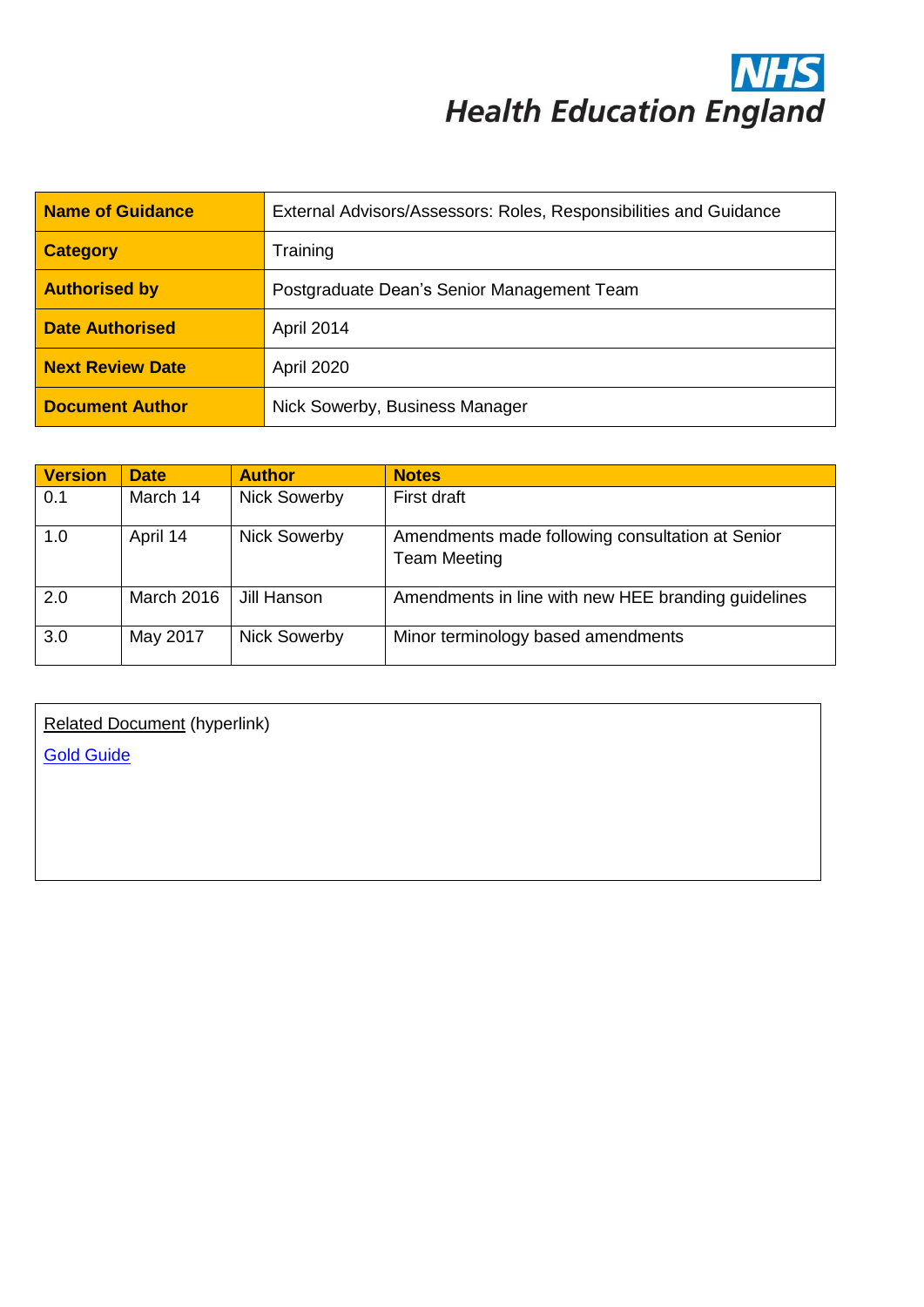# **Section 1: Introduction**

The GMC requires that there must be external input at key stages of the postgraduate medical and education training involving "independent and impartial advisers". The number of such externals will depend on the size of the HEE local office and where relevant, the number of specialty programmes.

External Advisers may be medical or lay, depending on the area for advice and/or scrutiny. Medical advisers will have expertise appropriate for the programme, course or School being considered and will normally be drawn from the Royal Colleges, Faculties or specialty associations.

The External Advisors will verify that standards are being attained by trainees and so help HEE maintain the quality of the provision.

The External Advisors scrutinising the assessment processes should be able to confirm that they are sound and fairly operated.

External Advisors should record notable practice that they have identified. This should promote comparability of the trainee experience between deaneries in the same speciality.

There must be clear identification of roles, powers and responsibilities assigned to External Advisors by HEE.

HEE local offices should incorporate their responses to the External Advisor's comments and considerations into the annual report to GMC.

External Advisors are appointed by the HEE local office to provide the public or professional scrutiny of postgraduate medical education. They are drawn from a wide range of experience and backgrounds in business and public life or specialised clinical expertise. They are:-

- Expected to be independent and impartial
- Medical or lay depending on the area in which they are required to provide advice or scrutiny

The General Medical Council (GMC) requires that HEE local offices must have a process for the use of all External Advisors/Assessors, both Lay and Clinical.

### **Section 2: Who does this guidance apply to**

All External Advisors/Assessors that have a role in work of Health Education England, working across Yorkshire and the Humber (HEEYH)

**Section 3: Definitions of abbreviations used throughout the guidance**

- ARCP Annual Review of Competency Progression
- GMC General Medial Council
- HEE Health Education England
- HEEYH Health Education England, working across Yorkshire and the Humber
- RITA Record of In Training Assessment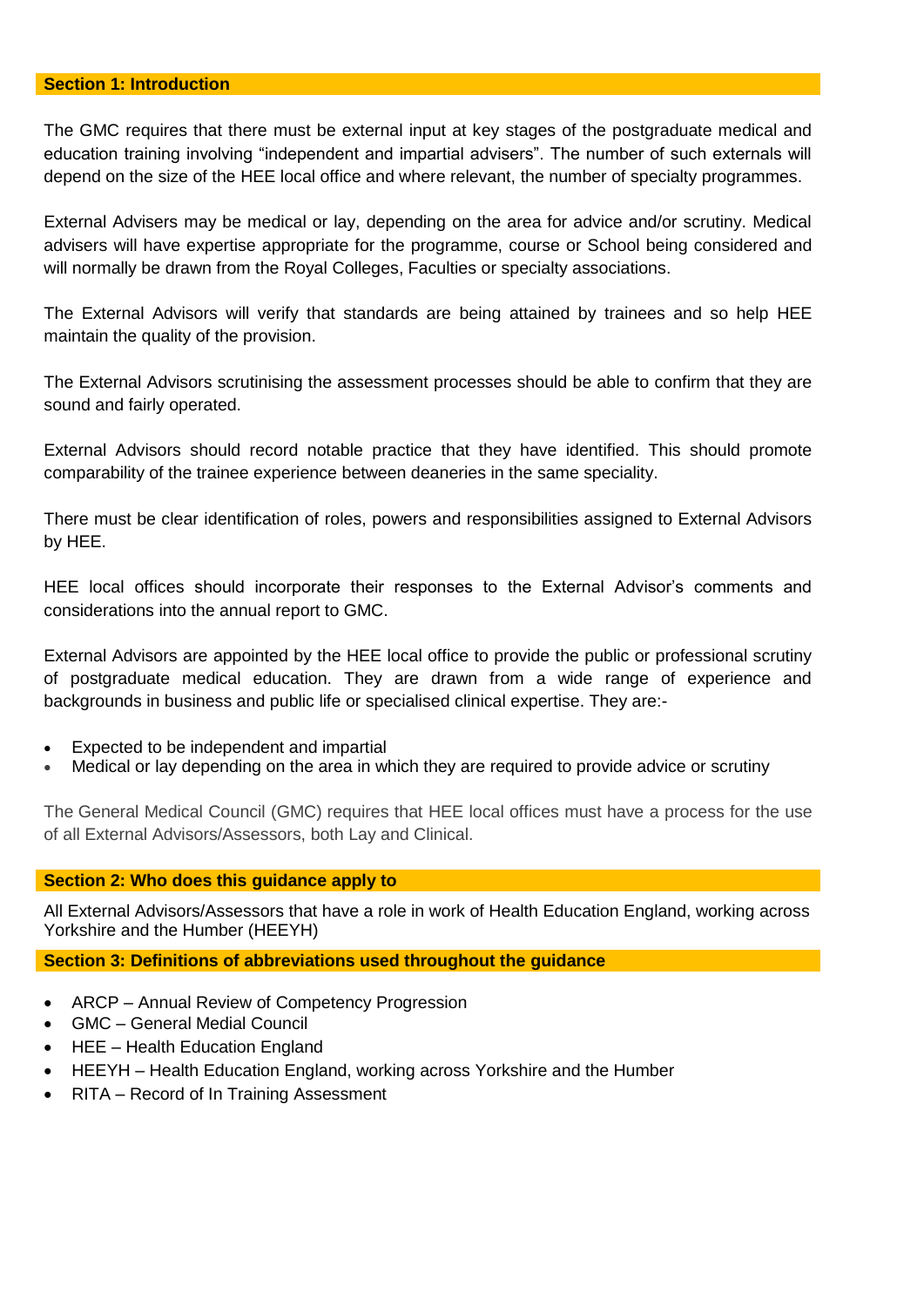### **Section 4: Roles and responsibilities of the users**

External Advisors will have expertise appropriate for the relevant Programme, School, or area under consideration. They will normally be drawn from the Royal Colleges, Faculties or specialty associations. Regional Advisers from neighbouring regions, or Heads of School (who are joint HEE/College appointments) will commonly be used.

In addition to this, Medical Directors and Directors of Medical Education may contribute specific expertise on HEEYH quality management processes.

### **Section 5: Monitoring and compliance**

In accordance with guidance set out in the Gold Guide, Health Education England, working across Yorkshire and the Humber (HEEYH) will ensure that all assessors receive the appropriate training to undertake this work via the individual Postgraduate Schools and in liaison with the respective Colleges/Faculties. This includes training in equality and diversity. It is dependent on the nature of the event as to whether they act in either an advisor or assessor capacity.

This guideline will be reviewed every three years by the identified Business Manager.

#### **Section 6: Appeal Process**

Not within the scope of this guidance

### **Section 7: Range of duties of External Advisors in HEE YH**

- ARCP/RITA panels as described in the Gold Guide
- Appeal panels
- Probity panels
- Quality Management
- Specialty Teaching Committee (STC) meetings
- Penultimate Year Assessment (PYA) School of Medicine

#### **Section 9: How to request an External Advisor**

Each individual College/Faculty has their own mechanism for arranging and providing External Advisors. HEEYH staff should contact the relevant College to confirm the preferred arrangements. Staff can also liaise with Training Programme Directors (TPDs) and Heads of School (HoS) for guidance.

**Section 10: Notice required when booking External Advisors**